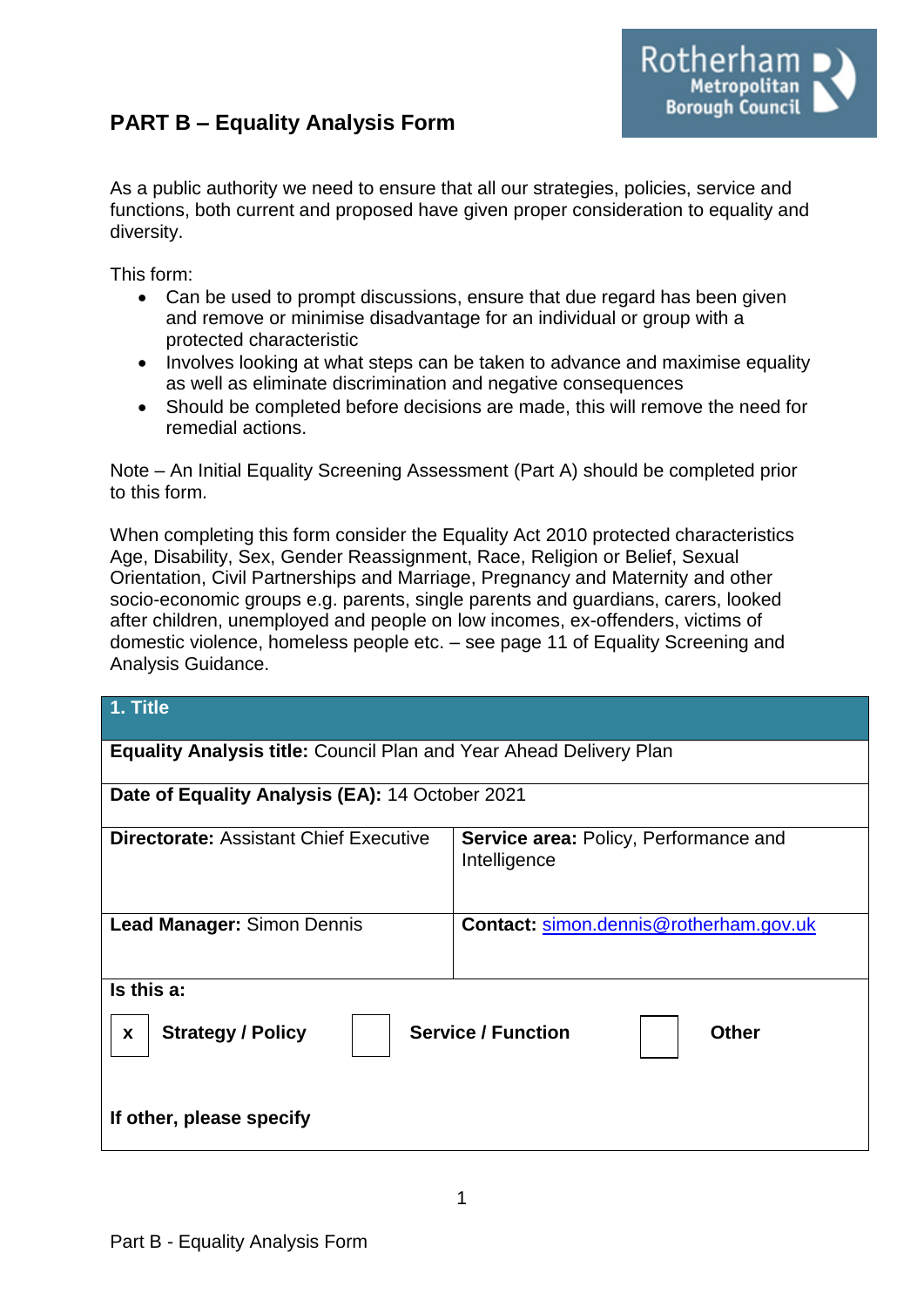| 2. Names of those involved in the Equality Analysis (Should include minimum of<br>three people) - see page 7 of Equality Screening and Analysis Guidance |                                                  |                                                                   |
|----------------------------------------------------------------------------------------------------------------------------------------------------------|--------------------------------------------------|-------------------------------------------------------------------|
| <b>Name</b>                                                                                                                                              | <b>Organisation</b>                              | <b>Role</b><br>(eg service user, managers,<br>service specialist) |
| Leonie Wieser                                                                                                                                            | Rotherham Metropolitan<br><b>Borough Council</b> | <b>National Management Trainee</b>                                |
| Tanya Lound                                                                                                                                              | Rotherham Metropolitan<br><b>Borough Council</b> | <b>Acting Corporate Improvement</b><br>and Risk Manager           |
| <b>Steve Eling</b>                                                                                                                                       | Rotherham Metropolitan<br><b>Borough Council</b> | <b>Policy and Equalities Manager</b>                              |

#### **3. What is already known? -** see page 10 of Equality Screening and Analysis Guidance

**Aim/Scope (who the Policy/Service affects and intended outcomes if known)** This may include a group/s identified by a protected characteristic, others groups or stakeholder/s e.g. service users, employees, partners, members, suppliers etc.)

The Council Plan is a core document that underpins the Council's overall vision and sets out the headline priorities, outcomes and measures that will demonstrate its delivery.

The plan is a key document which sets out the Council's vision for the borough and priorities for serving residents and communities. This plan provides the medium-term basis for targeting resources, informing the budget-setting process and planning cycles, and ensuring that residents can hold the Council to account for delivery.

To help inform the priorities and actions in the Council Plan, various consultation exercises took place between August and September 2021. There were over 1,300 interactions across all engagement methods. The consultation was part of an ongoing dialogue between the Council and members of the public.

The Council Plan for the period 2022-2025 will be approved by Elected Members at the Council meeting in January 2022, along with the Year Ahead Delivery Plan.

#### **What equality information is available? (Include any engagement undertaken)**

A mix of contextual equalities information, such as from the 2011 census, and consultation on the Council Plan is provided here.

#### **Population**

 Population estimates indicate that the borough is becoming increasingly diverse with significant international migration, mainly from other EU countries. Based on the 2011 census, the proportion of residents from Black and Minority Ethnic (BAME) communities increased from 4.1% in 2001 to 8.1% in 2011 and will have grown further since to at least 10% by 2016. Ethnic diversity is most evident amongst young people illustrated by the 17.8% of school pupils who were from BAME groups in 2018. The Pakistani community is the second largest ethnic group in Rotherham after White British, with 3% of residents in 2011 and 6.8% of school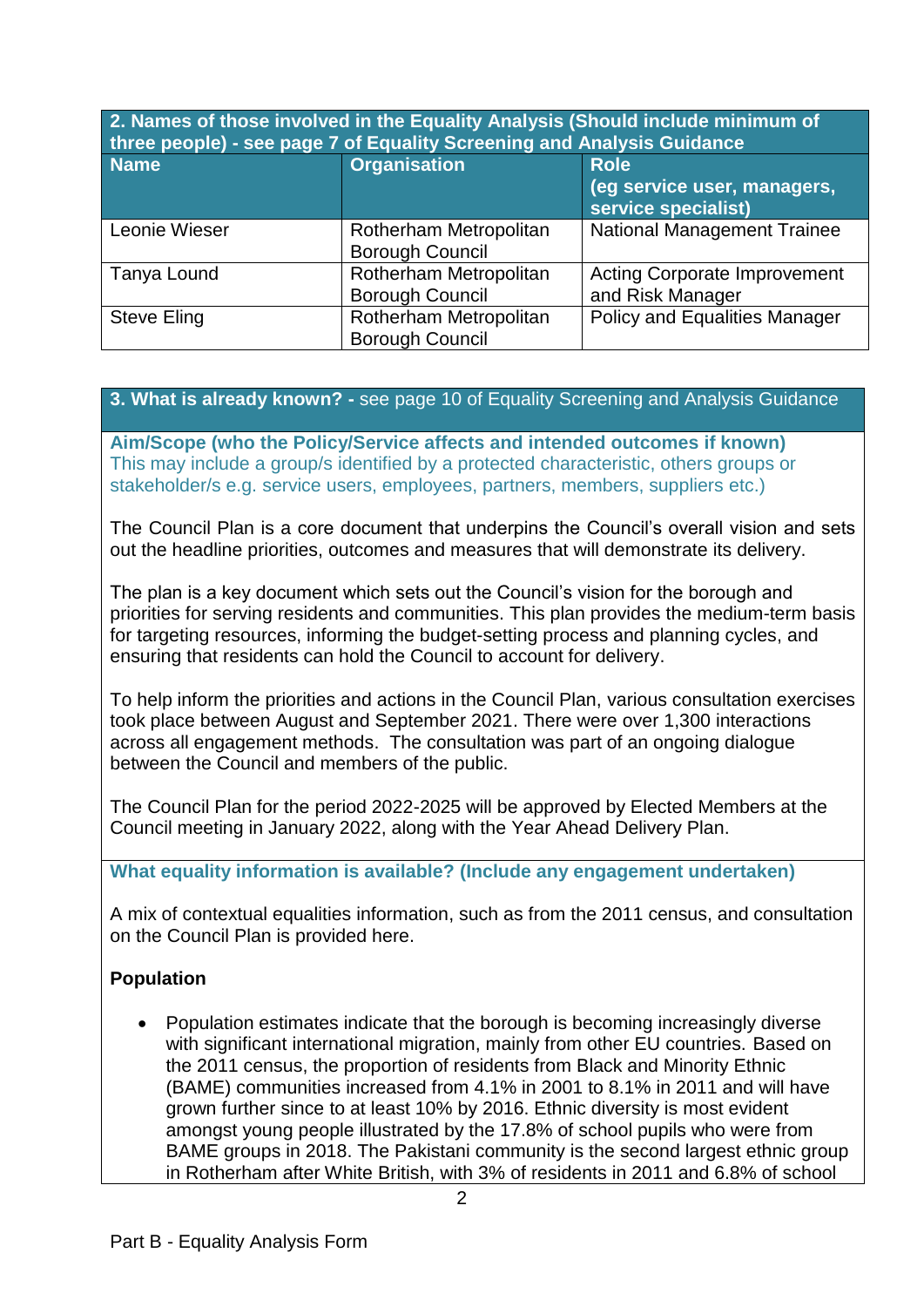pupils in 2018.

- Rotherham's BAME population is very concentrated in the inner areas of the town whilst the outer areas were 96% White British in 2011. 42% of BAME residents live in areas that are amongst the 10% most deprived in the country and for some groups the figure is higher. This compares with the Borough average of 19.5%.
- The population is ageing; Rotherham has 52,000 people aged 65 years or over or 19.7% of the population, above the national average of 18.4%. The population aged over 65 is projected to increase to over 21% by 2026, with the largest increase being in the number of people aged over 75.

# **Economy**

- Rotherham has a polarised geography of deprivation and affluence with the most deprived communities concentrated in the central area whilst the most affluent areas are to the south, although the overall pattern is complex.
- Rotherham is one of the 20% most deprived areas in England with 12,667 children living in "absolute poverty" 2018/19.
- The inequality in the pay gap between men and women is substantial, whereby male workers in Rotherham earn £13,409 more than female workers, on average (median gross annual pay). This means women's pay in Rotherham is only 54.6% of men's pay, compared with 64.5% nationally.
- In the consultation for the Council Plan, 45% of respondents stated there were not enough job opportunities in their area, as opposed to 19% who stated there were enough. Those with no disabilities were more likely to state there were enough job opportunities in their area (21%) than those with disabilities (15%), with female respondents more likely to be unsure about the opportunities (37%), than men (32%).

# **Health and wellbeing**

- Rotherham had 56,588 people with a limiting long-term health problem or disability in 2011, with 11.3% saying this limits their activity a lot, compared with the average of 8.3% nationally. Although there have been health improvements, health inequalities remain and in some cases are widening.
- Health inequalities are also significant, both between the borough and the national average and between the most and least deprived communities in Rotherham. In addition to these factors, the COVID-19 pandemic has exacerbated existing inequalities, with the most disadvantaged communities being hit the hardest.
- In the Council Plan consultation, in response to the question on what would have the biggest positive impact on wellbeing and quality of life, men (30%) and those without a disability (27%) were more likely to state environmental improvements (23% overall), while more women and those with a disability stated 'More things to do in the community' (16% women, 22% with disability, 13% overall). Male respondents (14%) and those with a disability (12%) were also more likely to state 'improved working conditions' as factors (8% overall).

### **Neighbourhoods**

• In the survey consultation on the Council Plan, men were more likely to say they used parks daily (46%) than women (28%), while women were more likely to never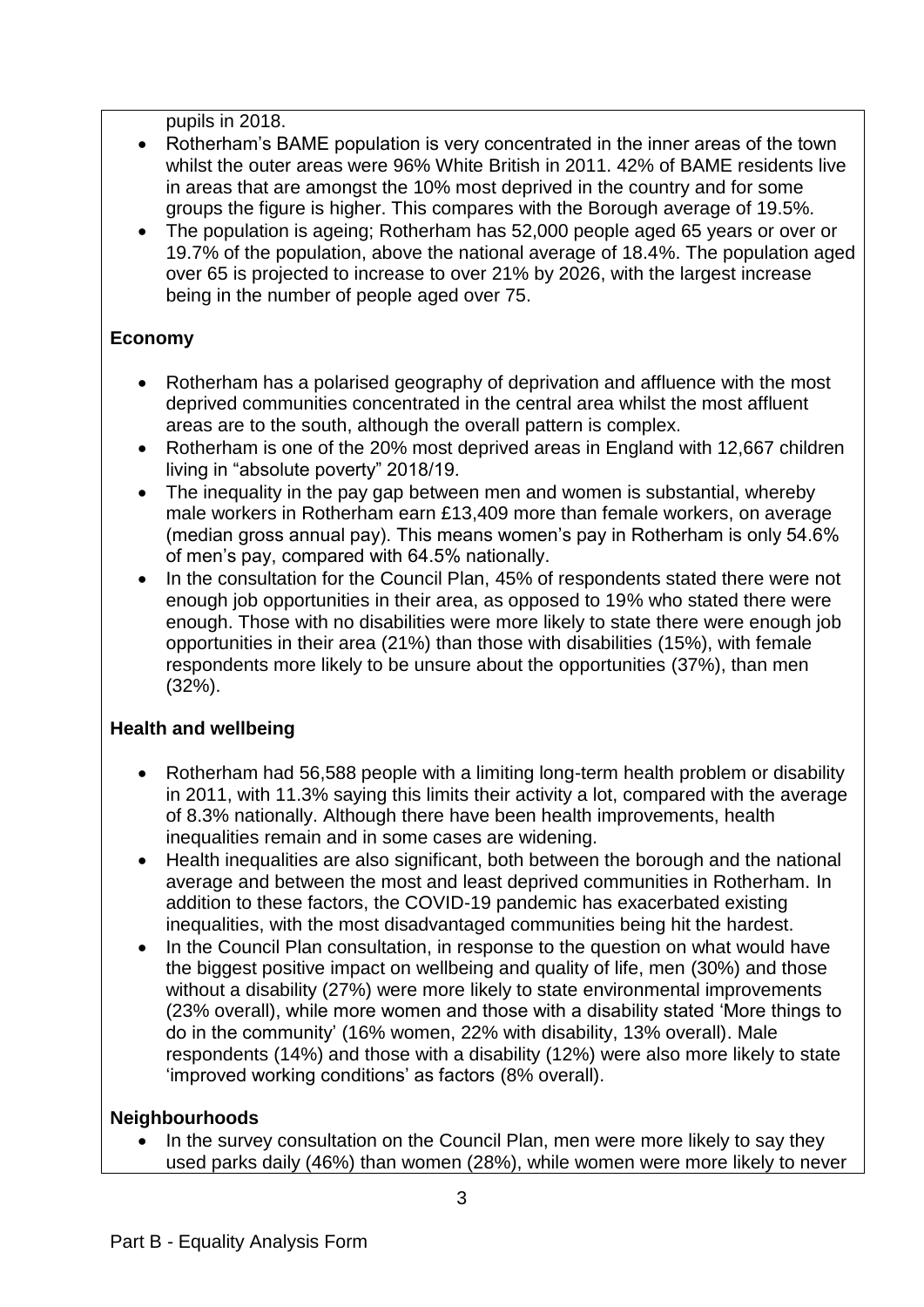use parks at all (7%), than men (1.2%).

 With regards to crime and community safety, tackling anti-social behaviour (79%), tackling crime such as car crime (67%), and protecting vulnerable older people (62%) emerged as respondents' top priorities, over preventing harassment and violence against women and girls (42%), and preventing hate crime (includes disability/ racial/ religious/ homophobic/ transphobic crimes) (35%) – which might partly be due to the age profile and the overrepresentation of older age groups, as well as the underrepresentation of religious and ethnic minorities.

**Are there any gaps in the information that you are aware of?**

# **Consultation Engagement Profile**

With regards to the consultation undertaken on the Council Plan, there was a total of 350 responses to the postal and online surveys. Overall, there were more responses from women, than from men, more from older people than from younger people, and more from those identifying as White British than those from BAME backgrounds (as compared to the Rotherham population).

Women made up 62% of the respondents, as compared to 34% male respondents. Compared to the age profile of the borough, respondents were older – 26% over 65s, as compared to 20% - and only 4% of respondents were under 24, compared with a borough figure of 29%. There was a good representation of the middle age groups (25-34 year olds and 35-44 year olds), while 45-54 year old were overrepresented, with 21% respondents from that age bracket, as compared to a Rotherham figure of 14%. In terms of sexuality, respondents largely aligned with national figures, with 92% identifying as heterosexual, 2% as bisexual, gay or lesbian, and 6% as other. The religious make-up of respondents differed from Rotherham figures, with less of the respondents identifying as Christian (57% as compared to 67%), and more stating no religion (37% as compared to 22.5%) – though the borough-wide figures are dated. 1.2% of the respondents identified as Muslim, compared to the dated borough-wide figure of 3.7%, which is expected to have increased.

The ethnic make-up of respondents also differed from borough-wide figures, with more respondents identifying as White British or White Irish and less as BAME, with only 0.8% identifying as Asian/Asian British 0.8%, 0.8% as dual heritage, and a further 0.8% as other, while Rotherham had over 8% of BAME residents in 2011, which is expected to have increased again.

Out of the respondents, 29% reported to have a disability, which includes 8% with a mental health condition. This compares with 22% of Rotherham residents who reported a long-term illness or disability in 2011, and an estimate of 18% of residents having common mental disorders in 2017, although the rate is lower in over 65s. 19% of respondents stated they were unpaid carers.

Focus groups aimed to make up some of the engagement gaps, by engaging stakeholders working with some of the groups whose views were underrepresented in the survey, and in particular those sharing protected characteristics. Representatives from the Rotherham Ethnic Minority Alliance, the Unity Centre, Rotherham Wah Hong Chinese Association aimed to fill some of the gaps in responses from BAME residents and Rotherham Muslim Community Forum for Muslim residents. Several organisations represented vulnerable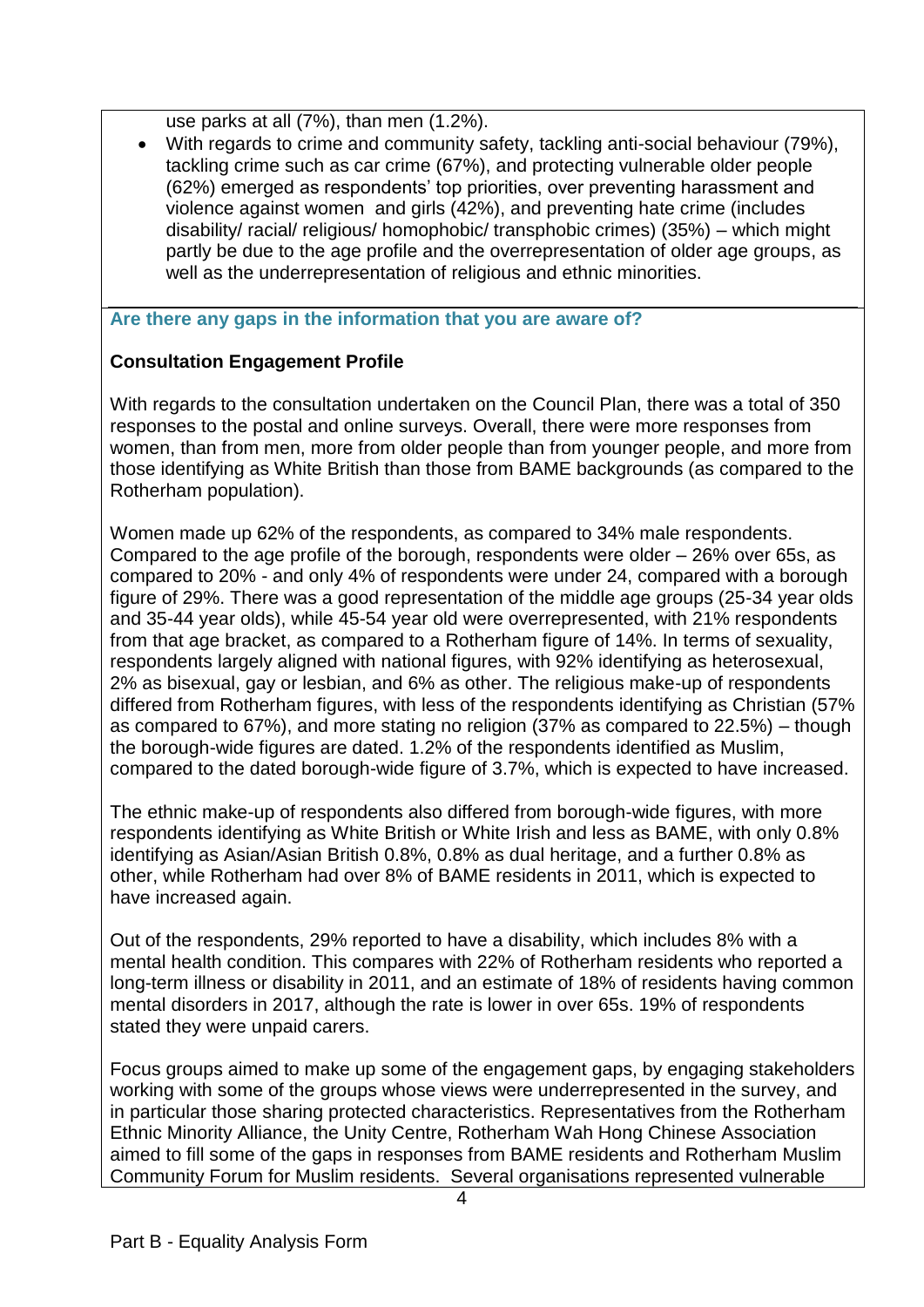residents, such as Victim Support (support for victims of crime), Rotherham Rise, (support for domestic abuse victims), as well as more specialised support: for Black and minoritised women experiencing violence (Apna Haq), for those with learning disabilities from minority ethnic communities (Nayi Zindagi), a BME & Young People Carers group, Mama Africa (support for Refugees and Asylum seekers), holistic support for BME women (tassibee), support for those with learning disabilities and autism (Speakup). There were also organisations working with older people, such as Age UK and the older people's forum. Other important Voluntary sector organisations represented were Voluntary Action Rotherham and Rotherfed, and further participating were sports organisations (Rotherham United Community Sports Trust, Active Regen and a grassroots football club), physical activity and health organisations (Pivotal Health and Wellbeing, Rotherham Health Watch, the Rotherham Carers Forum) as well as other organisations such as South Yorkshire Fire and Rescue Service and Litter picking groups. Ongoing safety issues and anxiety concerning the pandemic meant that some groups were not comfortable meeting on a virtual platform or ready to engage in person at the moment – this included Older People's Forum, Carers Forum, and the Rainbow Project (LGBTQ). Further, while VCSE sector representatives of various groups with protected characteristics were invited to focus groups, these in many cases were stakeholder and representatives, rather than members of the public themselves.

Furthermore, ongoing consultation is taking place with Children and Young People's Groups – an Early Help group and a Looked After Children group.

**What monitoring arrangements have you made to monitor the impact of the policy or service on communities/groups according to their protected characteristics?**

Progress updates on the Council Plan Year Ahead Delivery Plan will be produced on a quarterly basis. These updates are reviewed by both SLT, Cabinet and Scrutiny and are publicly available online. The update reports will include progress in relation to actions within the plan, as well as performance relating to a suite of key performance measures.

In addition, as the Year Ahead Delivery Plan is implemented, all services will be required to complete an equality screening and/or analysis to ensure due regard has been given and that there is an understanding of the effects of a strategy, policy, service or function on those from a protected characteristic group, where this is applicable to do so.

| <b>Engagement undertaken with</b><br>customers. (date and | <b>Focus groups</b>                                                                                                                                                                                                                                                                                                                               |
|-----------------------------------------------------------|---------------------------------------------------------------------------------------------------------------------------------------------------------------------------------------------------------------------------------------------------------------------------------------------------------------------------------------------------|
| group(s) consulted and key<br>findings)                   | 48 attendees across 4 focus groups included<br>representatives from (see details on organisations in<br>'Engagement Profile' above):<br>Age UK<br>The Older People's Forum<br>$\bullet$<br><b>Rotherham Ethnic Minority Alliance</b><br>$\bullet$<br>Rotherfed<br>$\bullet$<br>Speakup<br>$\bullet$<br><b>Rotherham Carers Forum</b><br>$\bullet$ |
|                                                           | <b>Victim Support</b><br>$\bullet$                                                                                                                                                                                                                                                                                                                |
|                                                           | <b>Unity Centre</b><br>$\bullet$                                                                                                                                                                                                                                                                                                                  |
|                                                           | <b>Voluntary Action Rotherham</b><br>$\bullet$                                                                                                                                                                                                                                                                                                    |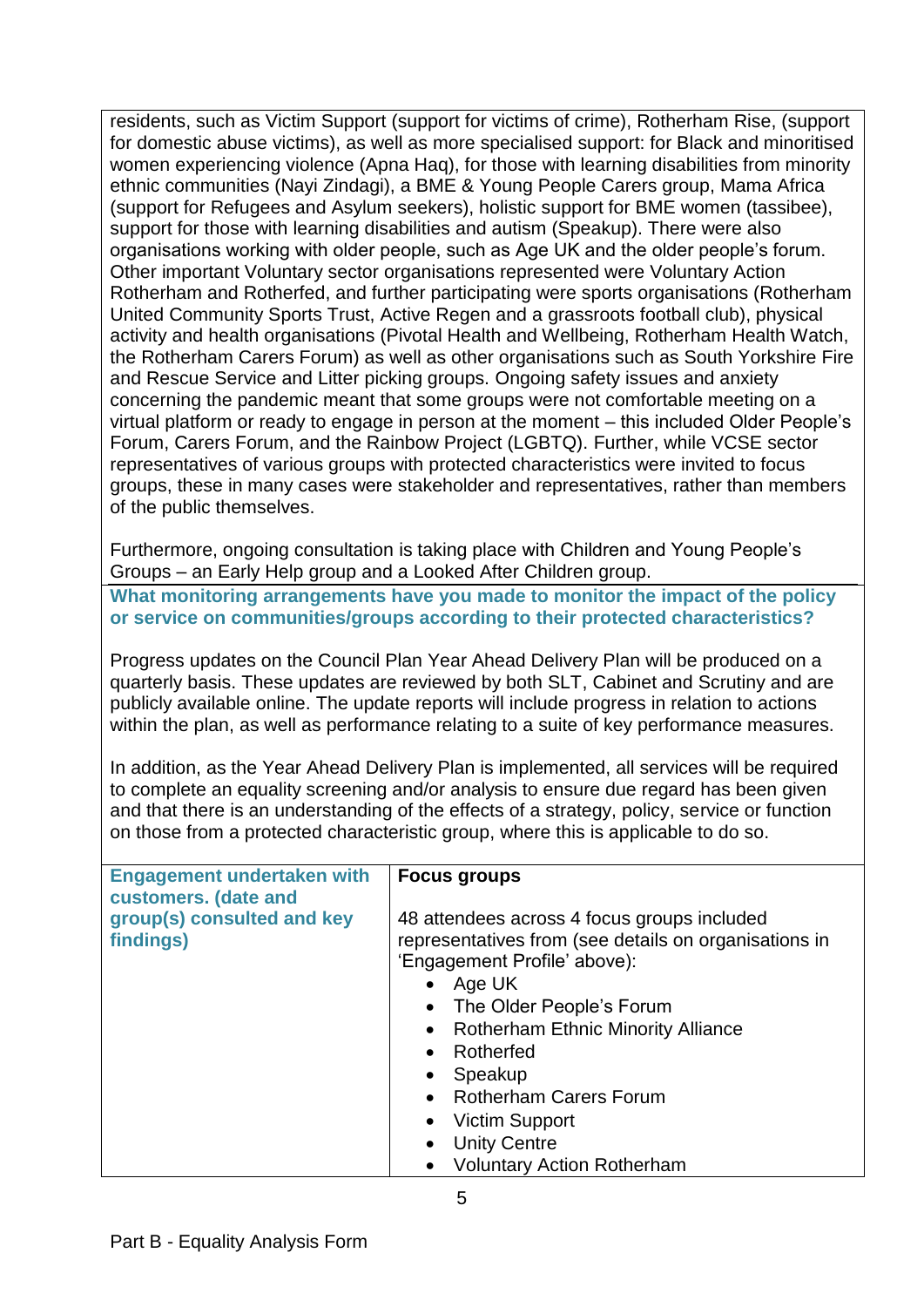| Wah Hong Chinese Association<br>$\bullet$<br><b>Rotherham United Community Sports Trust</b><br>$\bullet$                                                                                                                                                                                                                                                                                                                                             |
|------------------------------------------------------------------------------------------------------------------------------------------------------------------------------------------------------------------------------------------------------------------------------------------------------------------------------------------------------------------------------------------------------------------------------------------------------|
| Representatives from a number of litter picking<br>$\bullet$<br>groups across the borough                                                                                                                                                                                                                                                                                                                                                            |
| Members of the public                                                                                                                                                                                                                                                                                                                                                                                                                                |
| <b>Key Findings</b>                                                                                                                                                                                                                                                                                                                                                                                                                                  |
| Safe and Resilient (service providers), 9 <sup>th</sup> August<br>Need to improve understanding of vulnerabilities<br>$\bullet$<br>Rise in mental health issues<br>$\bullet$<br>Engagement extremely important in enhancing<br>$\bullet$<br>support<br>Older people uniquely affected by pandemic and<br>$\bullet$<br>isolation<br>Younger people also affected by significant<br>changes through Covid<br>BAME communities affected by higher death |
| rates, and other issues, such as hate crime                                                                                                                                                                                                                                                                                                                                                                                                          |
| Securing a greener future for Rotherham, 9th<br><b>August</b>                                                                                                                                                                                                                                                                                                                                                                                        |
| Need for better understanding of environmental<br>$\bullet$<br>issues and 'net zero'<br>Responsibility for environment shared by<br>council, central government, businesses and                                                                                                                                                                                                                                                                      |
| residents                                                                                                                                                                                                                                                                                                                                                                                                                                            |
| • Waste and litter raised as issues                                                                                                                                                                                                                                                                                                                                                                                                                  |
| Improved wellbeing and quality of life, 16 <sup>th</sup> August<br>Personal mental and physical welfare, but<br>community important aspect too<br>Significant barriers in accessing support<br>joined-up multi-agency work important<br>personal and community deprivation as cross-<br>cutting determinants of health and wellbeing                                                                                                                 |
| Fair and flourishing economy, 16 <sup>th</sup> August<br>Widening economic gaps between residents<br>Economic deprivation linked to mental health<br>Particular equalities concerns relating to the<br>economy around older people, younger people,<br>people with disabilities, and the BAME<br>community                                                                                                                                           |
| Key findings across groups:<br>Engagement and communication with<br>communities key                                                                                                                                                                                                                                                                                                                                                                  |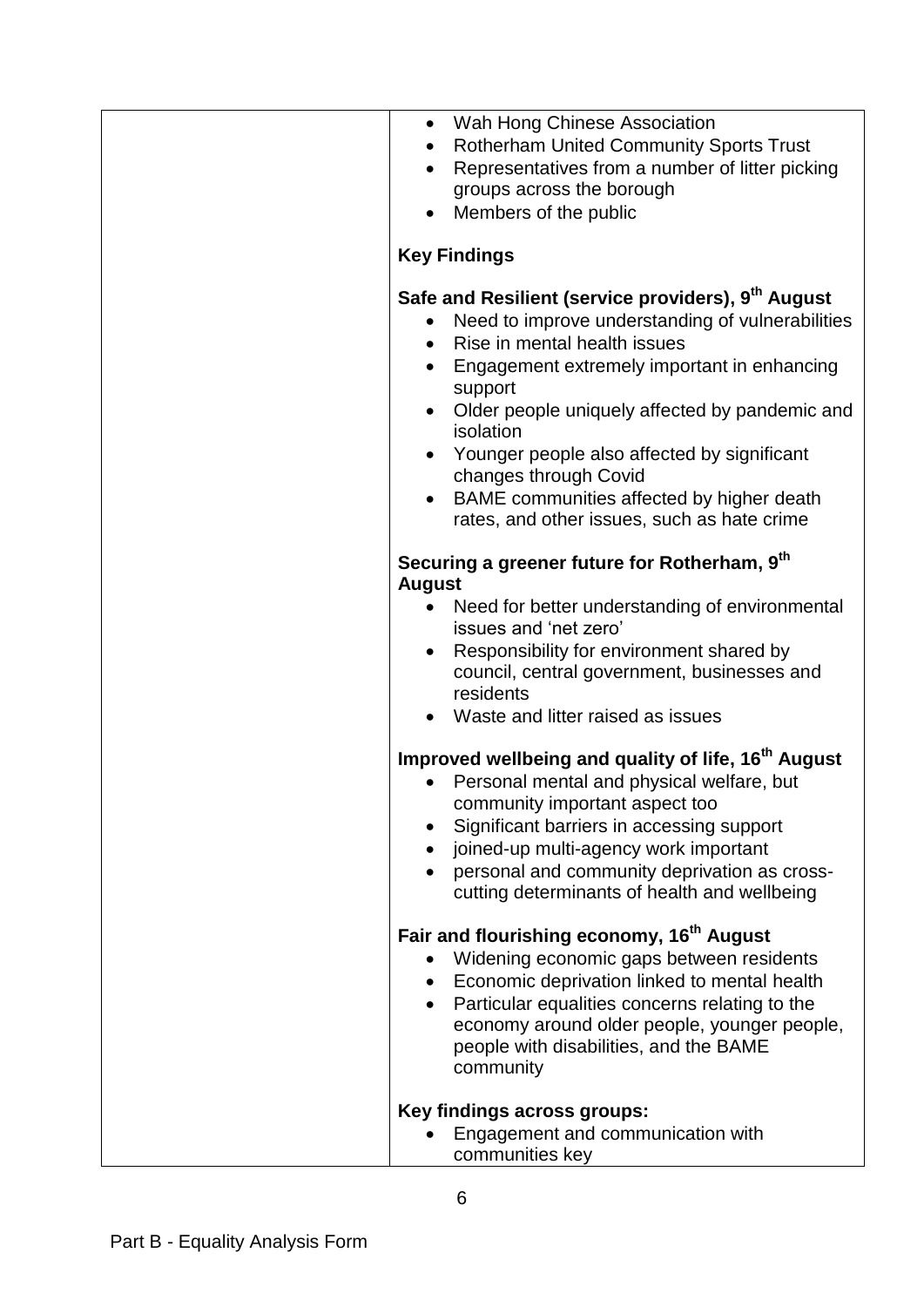| Emphasis on inequality, importance to<br>$\bullet$<br>understand heterogeneity of groups, and similar                                                                                                                                                                                                                                                                                                                                                                                                                                                                                                                                                                                                                                                                                                                                                                                                                                                                                                                                                                                                                                                                                                                                                                                                                                                                                                                                                                            |
|----------------------------------------------------------------------------------------------------------------------------------------------------------------------------------------------------------------------------------------------------------------------------------------------------------------------------------------------------------------------------------------------------------------------------------------------------------------------------------------------------------------------------------------------------------------------------------------------------------------------------------------------------------------------------------------------------------------------------------------------------------------------------------------------------------------------------------------------------------------------------------------------------------------------------------------------------------------------------------------------------------------------------------------------------------------------------------------------------------------------------------------------------------------------------------------------------------------------------------------------------------------------------------------------------------------------------------------------------------------------------------------------------------------------------------------------------------------------------------|
| human needs across groups                                                                                                                                                                                                                                                                                                                                                                                                                                                                                                                                                                                                                                                                                                                                                                                                                                                                                                                                                                                                                                                                                                                                                                                                                                                                                                                                                                                                                                                        |
| Key findings from the survey responses included:<br>Prior to lockdown, the most popular visitor<br>venues/activities were parks (81%), events<br>(46%) and museums (40%).<br>63% considered facilities for children and young<br>$\bullet$<br>people locally either good or adequate. 59%<br>wanted to see improved play areas and<br>cheaper access to sports/activities for children<br>and young people, and 56% wanted to see<br>more youth work<br>20% volunteered to help out family, friends or<br>$\bullet$<br>neighbours every day, 24% did so 2-3 times a<br>week, 26% on a weekly basis and 20%<br>monthly. Only 9% said they never volunteered<br>help.<br>Most comments on neighbourhood/community<br>$\bullet$<br>improvement were around street cleanliness.<br>Respondents considered environmental<br>$\bullet$<br>improvements (23%), financial security (22%)<br>and feeling safe (21%) the top three things that<br>would have the biggest positive impact on their<br>wellbeing and quality of life<br>Only 20% of respondents felt that there were<br>$\bullet$<br>enough job opportunities in their area, 45% said<br>there were not enough and 35% were unsure.<br>Respondents considered job satisfaction (23%),<br>$\bullet$<br>income (21%), and work/life balance (20%) the<br>most important factors in a job.<br>The survey revealed a real and deep<br>appreciation for parks and open spaces<br>generally, but particularly during the pandemic. |
|                                                                                                                                                                                                                                                                                                                                                                                                                                                                                                                                                                                                                                                                                                                                                                                                                                                                                                                                                                                                                                                                                                                                                                                                                                                                                                                                                                                                                                                                                  |
| In responses to the postal survey<br>More respondents felt that their                                                                                                                                                                                                                                                                                                                                                                                                                                                                                                                                                                                                                                                                                                                                                                                                                                                                                                                                                                                                                                                                                                                                                                                                                                                                                                                                                                                                            |
| neighbourhood/community had become more<br>(15%) rather than less (8%) supportive since<br>the start of the pandemic, and 63% feeling that<br>there had been no change. However, when<br>asked 'do you feel safer in your local<br>neighbourhood compared to 12 months ago'<br>more respondents now feel less safe (25%),<br>with 10% feeling safer and 62% citing no<br>change                                                                                                                                                                                                                                                                                                                                                                                                                                                                                                                                                                                                                                                                                                                                                                                                                                                                                                                                                                                                                                                                                                  |
| Respondents cited road safety issues including<br>increased traffic, parking problems and access                                                                                                                                                                                                                                                                                                                                                                                                                                                                                                                                                                                                                                                                                                                                                                                                                                                                                                                                                                                                                                                                                                                                                                                                                                                                                                                                                                                 |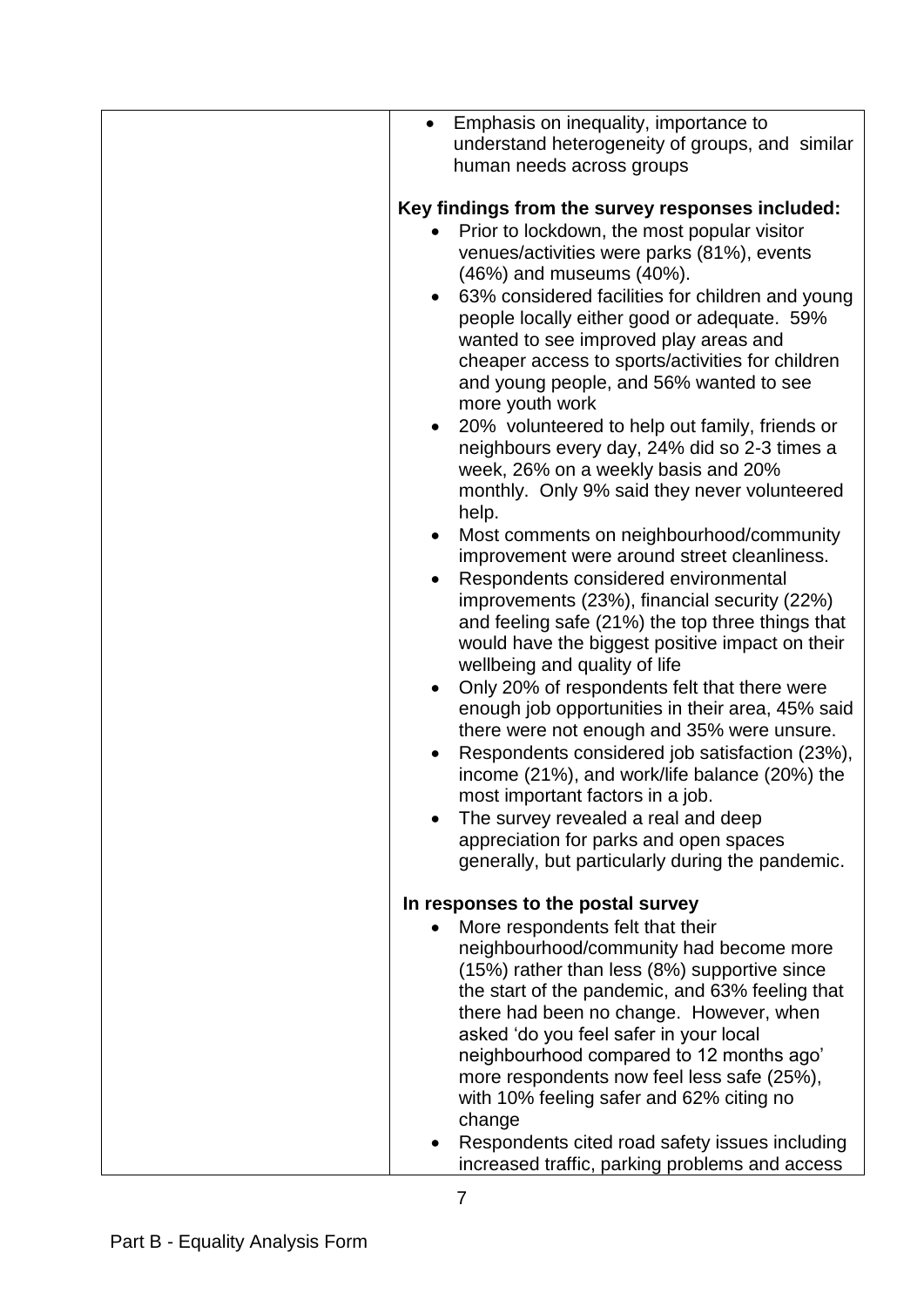|                                                                                                | to bus services as areas of concern<br>• Anti-social behaviour was a specific area of<br>concern, with many suggestions that more<br>investment should be made in activities aimed<br>specifically at older children/teens<br>• 'Feeling safe' was the top response when asked<br>'what would have the biggest positive impact on<br>your wellbeing and quality of life?' |
|------------------------------------------------------------------------------------------------|---------------------------------------------------------------------------------------------------------------------------------------------------------------------------------------------------------------------------------------------------------------------------------------------------------------------------------------------------------------------------|
| <b>Engagement undertaken with</b><br>staff (date and<br>group(s)consulted and key<br>findings) | Engagement with staff was undertaken through Chief<br>Executive Q&A sessions, wider leadership sessions,<br>managers, SLT/AD sessions, as well as sessions with<br>DLTs and managers throughout August - October<br>2021.<br>Staff were also encouraged to fill in the online<br>consultation.                                                                            |

**4. The Analysis - of the actual or likely effect of the Policy or Service (**Identify by protected characteristics)

**How does the Policy/Service meet the needs of different communities and groups? (**Protected characteristics of Age, Disability, Sex, Gender Reassignment, Race, Religion or Belief, Sexual Orientation, Civil Partnerships and Marriage, Pregnancy and Maternity) see glossary on page 14 of the Equality Screening and Analysis Guidance)

The Council Plan sets out the priorities for the borough over the next three years. It consists of five key themes, one overarching theme and a set of guiding principles.

Equalities is cross cutting throughout the Council Plan and Year Ahead Delivery Plan. Of the five guiding principles, two in particular aim to meet residents' and communities' differentiated needs:

- Expanding opportunities for all
- Working with our communities

Expanding opportunities encompasses the Council's essential priority to tackle inequality striving to ensure that the health and life chances of the most disadvantaged communities are improving the fastest. To complement this approach, 'working with our communities' ensures that to achieve the best outcomes for local people, local residents are involved in the things that matter to them and services are designed based on input from those who use them. This will enable service users to take an active role in improving access to services, highlighting any barriers for those sharing protected characteristics in designs and services, making sure that specific needs are met.

There is also an outcome focussed on addressing inequalities and leaving no one behind within the 'people are safe, health and live well' theme. This will involve providing support to our communities at a level that is proportionate to the degree of need – taking a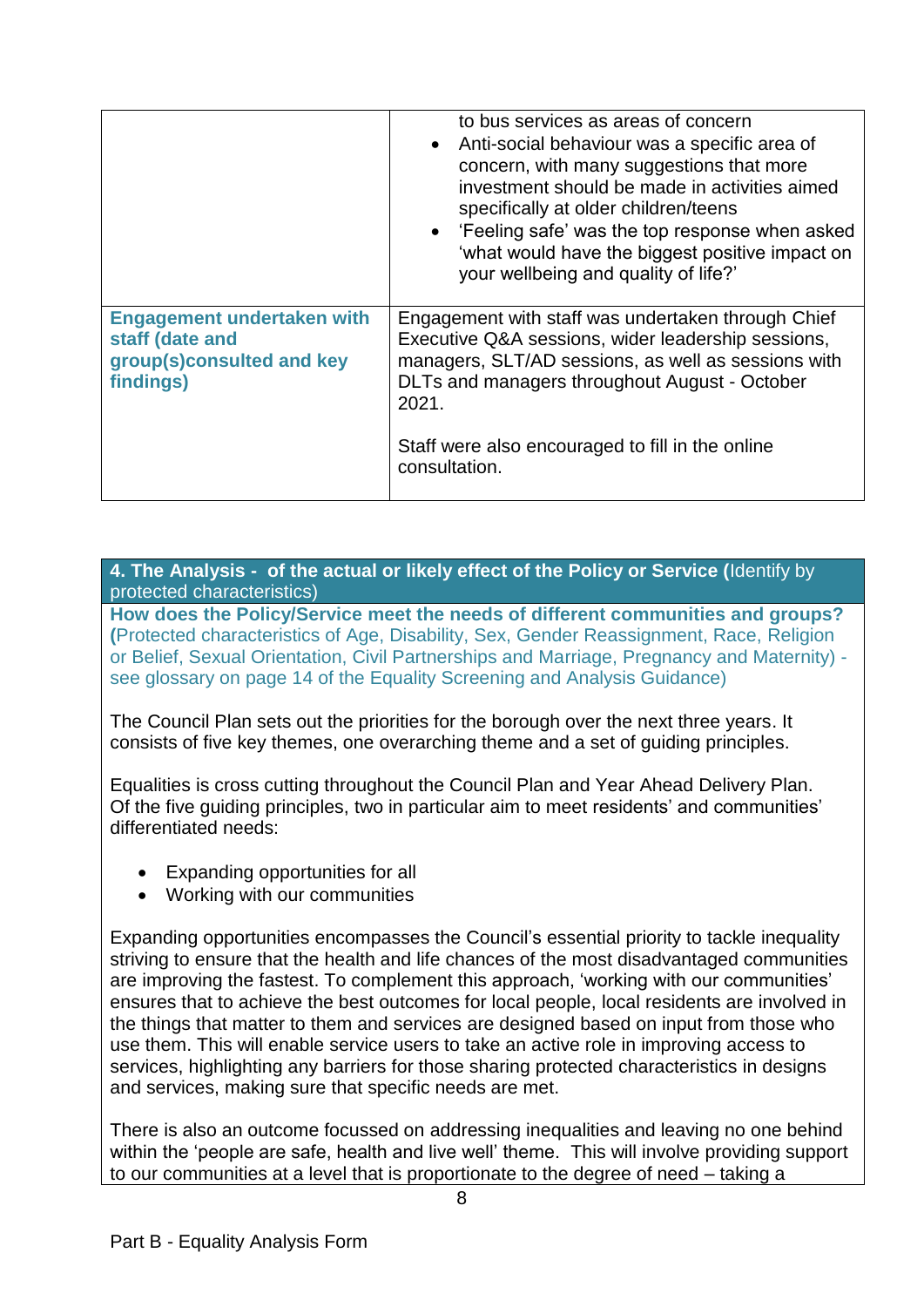universal approach where appropriate whilst also providing targeted support to those who most need it.

Furthermore, the underlying 'One Council' theme encompasses two specific areas, which ensure different needs are met:

- All customers at the heart of everything we do
- Engaged, diverse and skilled workforce who feel empowered to adopt new ways of working to meet the needs of all customer

The Council's commitment to place all customers at the heart of service delivery includes a strengthened approach to equalities and being inclusive. This will involve working with services and partners to promote equality, celebrate diversity and ensure fairness for everyone.The commitment to an engaged, diverse and skilled workforce is expected to improve the council's response to diverse customer needs, by bringing a more differentiated understanding of equality and diversity considerations and barriers.

The quarterly reports will capture progress in relation to all activities within the Year Ahead Delivery Plan. This will include a suite of key performance measures.

Within **five themes of the Council Plan**, a series of universal offers are aimed at all of Rotherham's residents, while several actions are specifically aimed at tackling inequalities and issues of access. The following expands both on the universal and the targeted offers within each theme.

### **Neighbourhoods are vibrant and thriving**

Activities in this area are aimed at meeting the needs of all residents and ensure they benefit from thriving neighbourhoods. The priorities of making neighbourhoods welcoming and safe, neighbourhoods to be cleaner and greener, local people having access to libraries, cultural activities, parks and green spaces, improved local town and village centres, reducing crime and anti-social behaviour and improving street safety are for the benefit of all residents regardless of protected characteristics. Residents, organisations and businesses are encouraged and enabled to use their skills and resources to help others.

Individual services, such as parks, libraries, cultural offers and neighbourhood working will each undertake an equality analysis, where required to do so, to identify gaps, making sure that any physical, cultural, language or other access barriers are identified, and all residents have offers meeting their needs.

# **People are safe, healthy and live well**

Actions in this area are aimed at protecting everyone's physical and mental health, while focusing on the most vulnerable. Within actions to ensure that people have good mental health and physical wellbeing, programmes to tackle loneliness and isolation will have particular benefits to older people and those living with disabilities. Within the priority for children, families and adults to feel empowered, safe and live independently for as long as possible, actions focus on children in care, people with learning disabilities, independent living and adult social care ensure that the needs of these vulnerable groups are prioritised. Actions further include for everyone to have access to affordable, decent housing.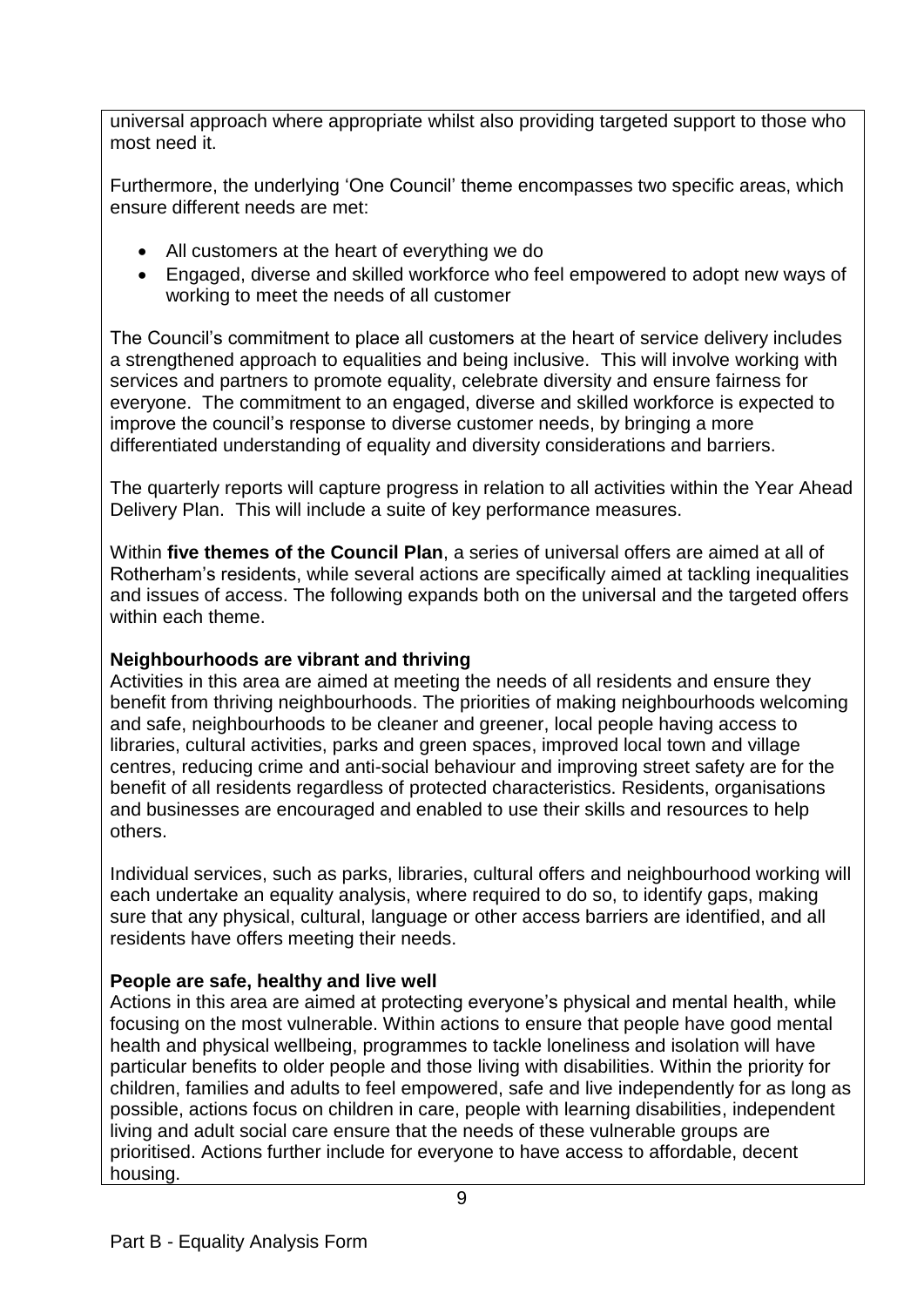One specific action within this area focuses on addressing inequalities, ensuring nobody is left behind. This includes the confidence to understand inequalities, and actions in particular tackle financial exclusion, homelessness and domestic abuse.

Ongoing monitoring and improvement of these services contributing to this theme will be key, as the most vulnerable often face the most barriers. Monitoring will identify and address gaps in provision, and in particular ensure that individuals sharing several protected characteristics, and thus potentially facing multiple barriers, can access the support they need.

### **Children and young people fulfil their potential**

Actions under this theme are aimed at children having the best start in life, children and young people having a voice and feeling listened to, young people empowered to succeed and achieve their aspirations, and children and young people having fun things to do and safe places to go. Activities in the early years aim to address educational inequalities, collaborative working with schools to give children the opportunity to fulfil their potential, regardless of ability, including vulnerable and disadvantaged children, and reconnect those disengaged from education to opportunities and training.

Services contributing to this theme, again, will carry out equality analyses where appropriate and monitor equality data.

### **Everyone has economic opportunities**

Actions under this theme include a growing economy that provides decent jobs and chances to progress, places rejuvenated by regeneration that brings investment and opportunity, people have opportunities to learn, develop skills and fulfil their potential, working with partners and suppliers to create more local jobs, apprenticeships, paid at the living wage or above, strengthened digital infrastructure and skills which enable access for all. Contributing to these actions are programmes supporting vulnerable residents to gain skills and employment, and libraries proving IT and resource support to residents, to improve digital inclusion.

Equality analysis and monitoring will be carried out where appropriate to ensure vulnerable residents sharing protected characteristics benefit from this support. Given the gender pay gap in Rotherham is substantial and above the national average, activities in this area will need to be monitored closely to ensure they do not widen the gap.

### **The environment is cared for**

This theme encompasses reductions in carbon emissions, working towards net zero targets, better transport systems for future generations, reduced risks of flooding and other environmental emergencies. There are no immediate equality implications in this area, although any direct impacts on residents, such as through actions in housing, transport and in work with community organisations, will be monitored.

**Does your Policy/Service present any problems or barriers to communities or Groups?**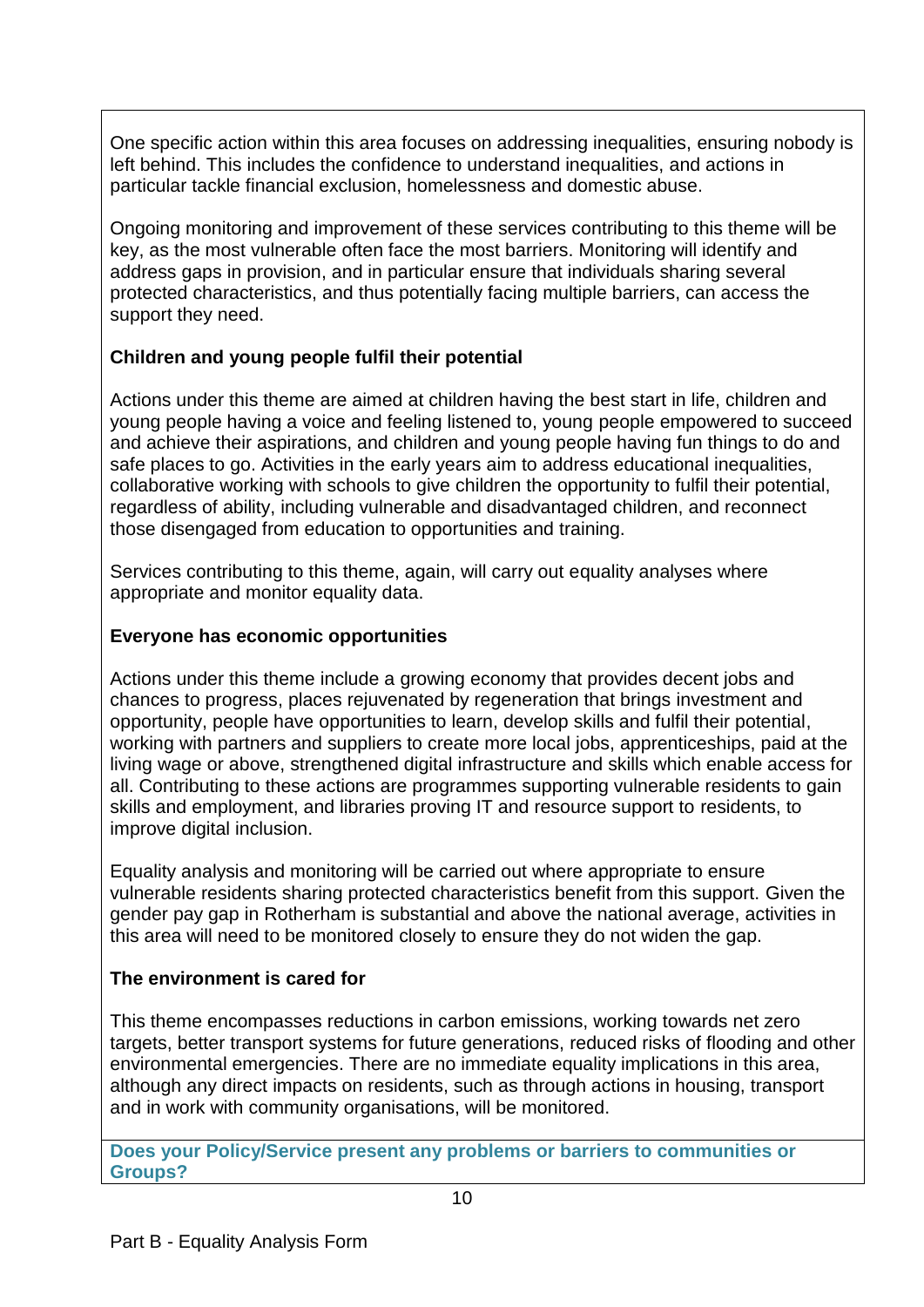No problems or barriers have been identified. The Plan does not make specific reference to any protected characteristics, and ongoing monitoring as detailed above will be key to ensure any barriers are identified and addressed.

**Does the Service/Policy provide any positive impact/s including improvements or remove barriers?** 

Yes as detailed above.

**What affect will the Policy/Service have on community relations?** (may also need to consider activity which may be perceived as benefiting one group at the expense of another)

No negative impacts expected – any targeted activities are based on known needs and vulnerabilities.

Please list any **actions and targets** that need to be taken as a consequence of this assessment on the action plan below and ensure that they are added into your service plan for monitoring purposes – see page 12 of the Equality Screening and Analysis Guidance.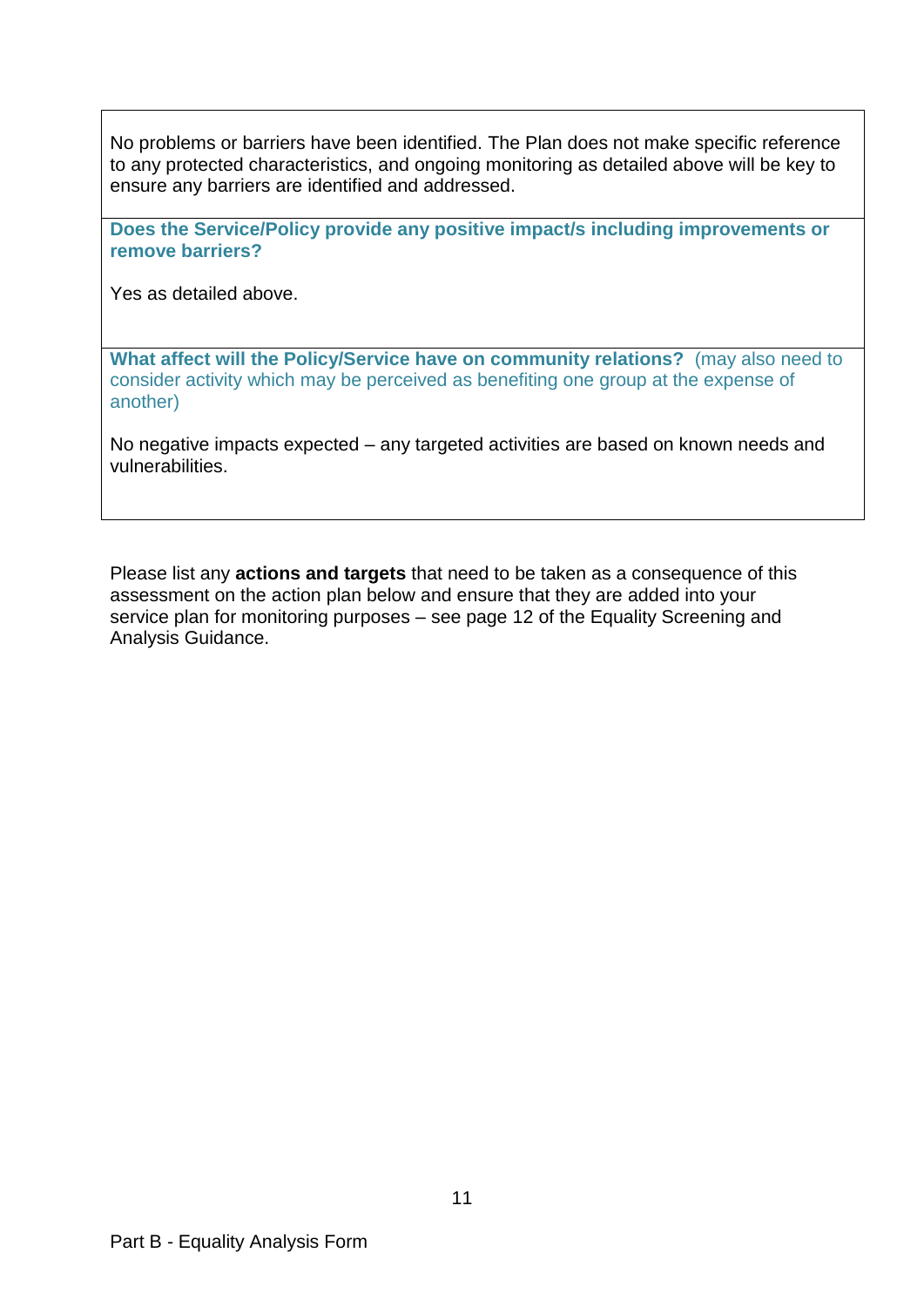# **5. Summary of findings and Equality Analysis Action Plan**

If the analysis is done at the right time, i.e. early before decisions are made, changes should be built in before the policy or change is signed off. This will remove the need for remedial actions. Where this is achieved, the only action required will be to monitor the impact of the policy/service/change on communities or groups according to their protected characteristic - See page 11 of the Equality Screening and Analysis guidance

#### **Title of analysis: Council Plan**

**Directorate and service area: Assistant Chief Executive, Policy, Performance and Intelligence**

#### **Lead Manager: Simon Dennis**

### **Summary of findings:**

The Council Plan addresses inequalities in several of its key themes, including the overarching theme 'One Council' and guiding principles, with the aim to decrease inequalities and for the council's services to deliver for all residents. Equality and access data will need to be monitored closely, especially in the 'People are safe, healthy and well' and 'Everyone has economic opportunities' themes, as these are areas of considerable existing inequalities, which will make it more difficult for some individuals and groups to access opportunities and services.

| <b>Action/Target</b>                                                                                                                                                                              | <b>State Protected</b><br><b>Characteristics as</b><br>listed below | Target date (MM/YY) |
|---------------------------------------------------------------------------------------------------------------------------------------------------------------------------------------------------|---------------------------------------------------------------------|---------------------|
| Monitor the ongoing equality implications of the Council Plan, in particular<br>with reference to the themes of 'People are safe, healthy and well' and<br>'Everyone has economic opportunities'. | All                                                                 | Ongoing             |
| Provide quarterly update reports to Cabinet, including consideration of the<br>equality implications.                                                                                             | All                                                                 | Quarterly           |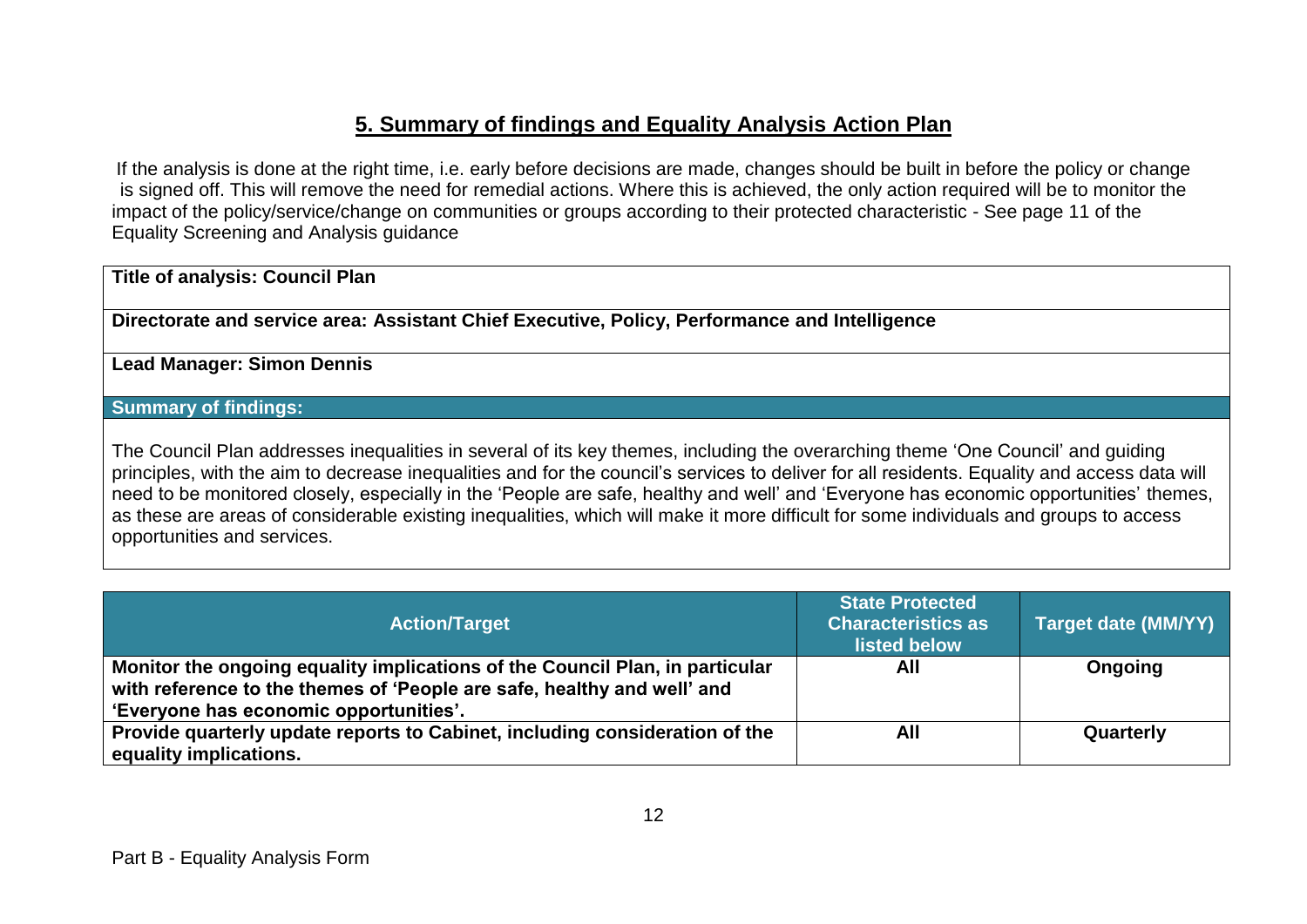| All services to undertake equality analyses where applicable and monitor | All | Ongoing |
|--------------------------------------------------------------------------|-----|---------|
|                                                                          |     |         |

### **\*A = Age, D= Disability, S = Sex, GR Gender Reassignment, RE= Race/ Ethnicity, RoB= Religion or Belief, SO= Sexual Orientation, PM= Pregnancy/Maternity, CPM = Civil Partnership or Marriage. C= Carers, O= other groups**

| 6. Governance, ownership and approval                                                                                                                                     |                              |             |
|---------------------------------------------------------------------------------------------------------------------------------------------------------------------------|------------------------------|-------------|
| Please state those that have approved the Equality Analysis. Approval should be obtained by the Director and approval sought from<br>DLT and the relevant Cabinet Member. |                              |             |
| <b>Name</b>                                                                                                                                                               | <b>Job title</b>             | <b>Date</b> |
| Lee Mann                                                                                                                                                                  | Assistant Director HR and OD |             |
| <b>Cllr Chris Read</b>                                                                                                                                                    | Leader                       |             |

### **7. Publishing**

The Equality Analysis will act as evidence that due regard to equality and diversity has been given.

If this Equality Analysis relates to a **Cabinet, key delegated officer decision, Council, other committee or a significant operational decision** a copy of the completed document should be attached as an appendix and published alongside the relevant report.

A copy should also be sent to [equality@rotherham.gov.uk](mailto:equality@rotherham.gov.uk) For record keeping purposes it will be kept on file and also published on the Council's Equality and Diversity Internet page.

| <b>Date Equality Analysis completed</b> | 20 October 2021      |
|-----------------------------------------|----------------------|
| <b>Report title and date</b>            | Council Plan 2022-25 |